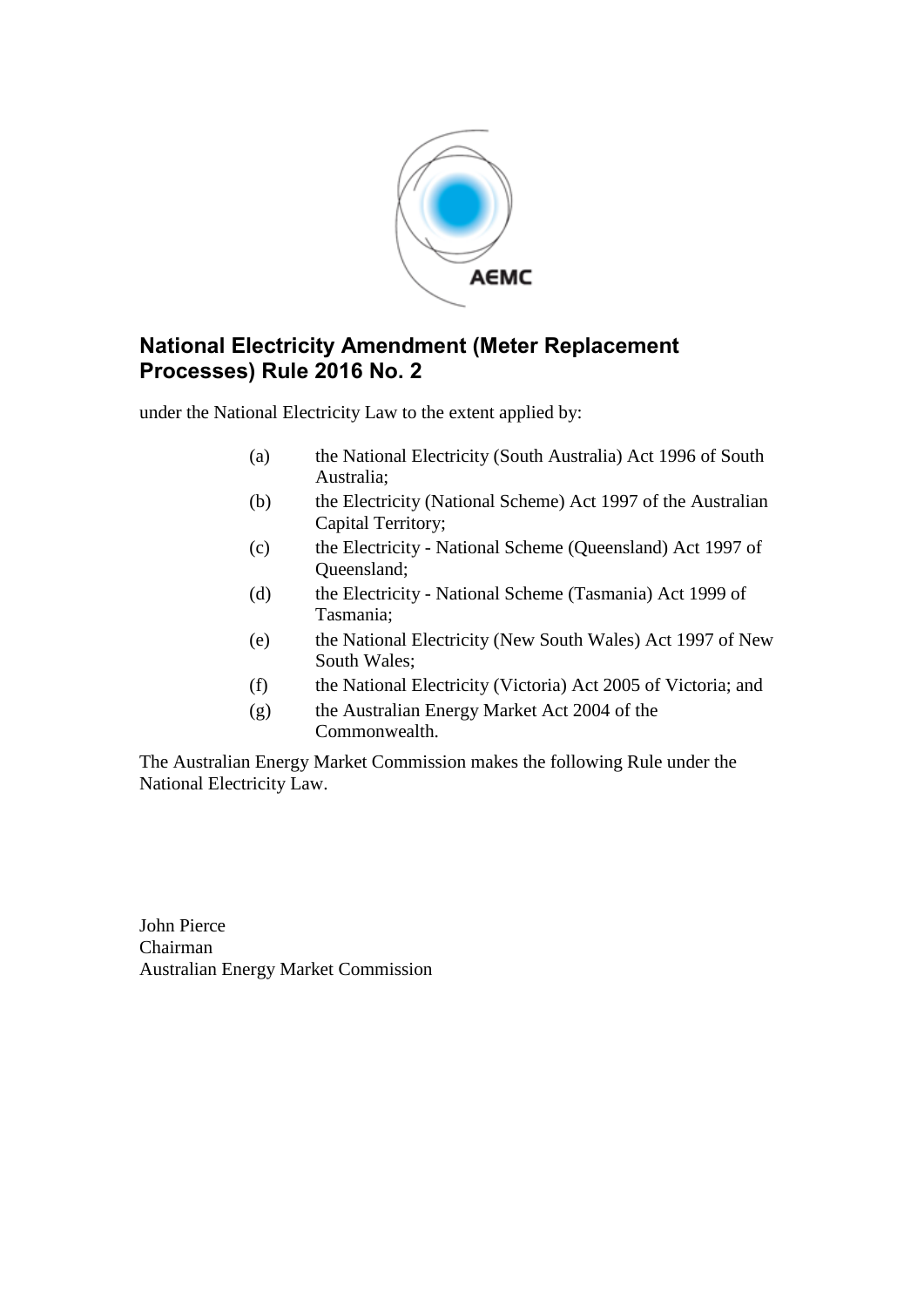## **National Electricity Amendment (Meter Replacement Processes) Rule 2016 No. 2**

## **1 Title of Rule**

This Rule is the *National Electricity Amendment (Meter Replacement Processes) Rule 2016 No.2*.

## **2 Commencement**

Schedule 1 of this Rule commences operation on 1 December 2017, immediately after Schedules 2, 4 and 5 of the *National Electricity Amendment (Embedded Networks) Rule 2015 No. 15*.

Schedule 2 of this Rule commences operation on 10 March 2016.

#### **Note**

The amendments in Schedule 1 amend clauses that were either inserted or amended as part of the *National Electricity Amendment (Expanding competition in metering and related services) Rule 2015 No.12.* That rule was made on 26 November 2015 and three of its schedules commence on 1 December 2017 (the "Competition in Metering Schedules"). The *National Electricity Amendment (Embedded Networks) Rule 2015 No. 15* was made on 17 December 2015 and three of its schedules commence immediately after the Competition in Metering Schedules on 1 December 2017 (the "Embedded Networks Schedules"). On 1 December 2017 the Competition in Metering Schedules and Embedded Networks Schedules will be consolidated into the National Electricity Rules. They will be consolidated into the National Electricity Rules before Schedule 1 of this Rule is consolidated.

# <span id="page-1-0"></span>**3 Amendment of the National Electricity Rules**

The National Electricity Rules are amended as set out in [Schedule 1.](#page-2-0)

## <span id="page-1-1"></span>**4 Savings and Transitional Amendments to the National Electricity Rules**

The National Electricity Rules are amended as set out in [Schedule 2.](#page-3-0)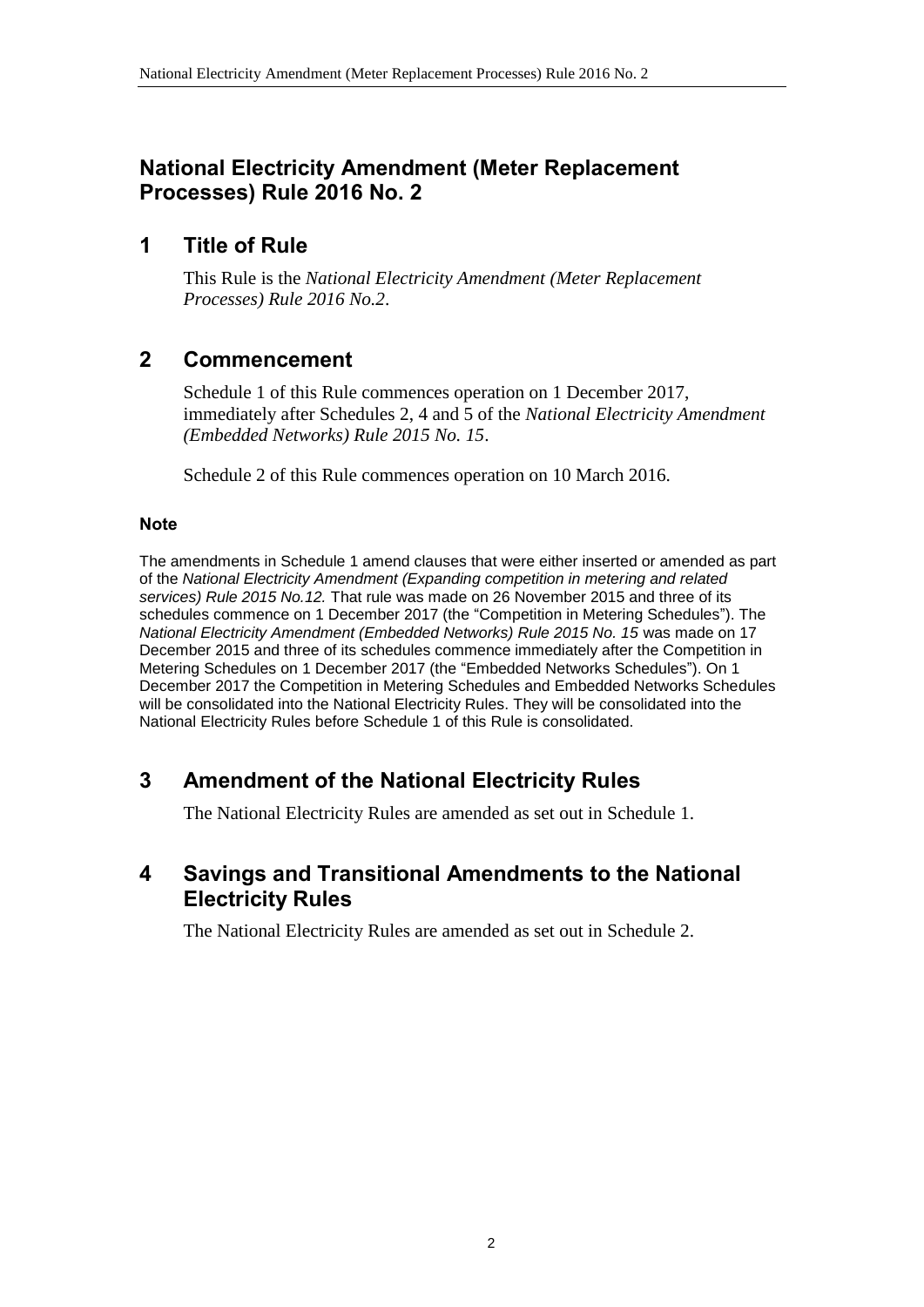## <span id="page-2-0"></span>**Schedule 1 Amendment to the National Electricity Rules**

[\(Clause 3\)](#page-1-0)

## **[1] Clause 7.6.2 Persons who may appoint Metering Coordinators**

Omit clause 7.6.2(c) and substitute:

- (c) The *Market Settlement and Transfer Solution Procedures* must specify that a *Metering Coordinator* at a *connection point* is responsible for the *metering installation*:
	- (1) where the change in the *Metering Coordinator* at a *connection point* is effected due to a change in the *financially responsible Market Participant* at that *connection point*, on the day that the *market load* at the *connection point* transfers to the new *financially responsible Market Participant*; and
	- (2) otherwise, on any other day.

# **[2] Clause 7.8.9 Meter churn**

Omit clause 7.8.9(e) and substitute:

- (e) The *Market Settlement and Transfer Solution Procedures* must include provisions that enable:
	- (1) an *Incoming Retailer* to nominate a *Metering Coordinator*, *Metering Provider* or *Metering Data Provider* to be appointed at a *connection point* in respect of which it is the *Incoming Retailer*, and for those appointments to be recorded as being effective on or, where requested by an *Incoming Retailer*, after the day that the *market load* at the *connection point* transfers to the *Incoming Retailer* as the new *financially responsible Market Participant*; and
	- (2) the installation of a new or replacement *metering installation* at a *connection point* as soon as practicable after the transfer of a *market load* at that *connection point* has been effected by *AEMO*.